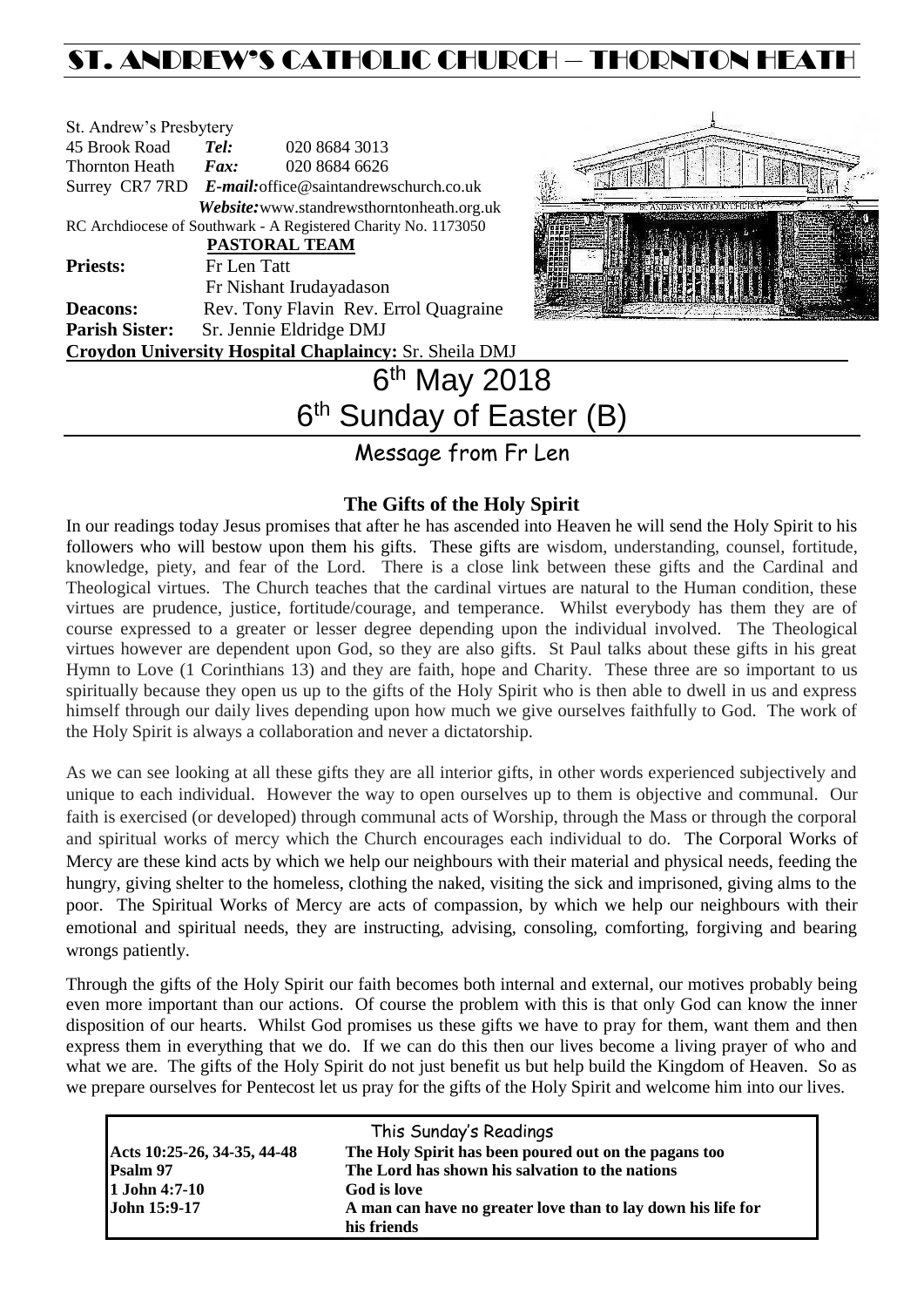# Diary for the Week

| Sunday 6 <sup>th</sup> May    |                    | 6.00pm (Saturday) First Mass of Sunday | <b>Holy Souls</b>                       |
|-------------------------------|--------------------|----------------------------------------|-----------------------------------------|
| $6th$ Sunday of Easter        |                    |                                        |                                         |
| (B)                           | 9.30am             | Mass                                   | <b>Alex Dos Santos RIP</b>              |
|                               | 11.30am            | Mass                                   | Parishioners                            |
|                               | 5.00pm             | <b>Rosary</b>                          |                                         |
|                               | $5.15 - 5.45$ pm   | <b>Exposition and Benediction</b>      |                                         |
|                               | 6.00 <sub>pm</sub> | Mass                                   | Harry Nagamootoo (Anniversary)          |
|                               | $7.00 - 9.00$ pm   | <b>Charismatic Prayer Group</b>        |                                         |
| Monday 7 <sup>th</sup> May    |                    |                                        |                                         |
| <b>Bank</b> holiday           | 10.00am            | Mass                                   | John Hegarty RIP                        |
| Feria                         |                    |                                        |                                         |
| Acts 16:11-15                 |                    |                                        |                                         |
| Jn 15:26-16:4                 |                    |                                        |                                         |
| Tuesday 8 <sup>th</sup> May   | 7.30am             | Mass                                   | <b>Holy Souls</b>                       |
| Feria                         | 10.00am            | Mass                                   | <b>Holy Souls</b>                       |
| Acts 16:22-34                 | 7.30pm             | <b>Finance Committee</b>               |                                         |
| Jn 16:5-11                    |                    |                                        |                                         |
| Wednesday 9 <sup>th</sup> May | 7.30am             | Mass                                   | <b>Orlando Gonsalves</b>                |
| Feria                         | 10.00am            | Mass                                   | Victoria & Vincent Athayde RIP          |
| Acts 17:15. 22-18:1           | 2.00pm             | <b>Active Retirement Group</b>         |                                         |
| Jn 16:12-15                   | 6.00pm             | <b>Lectio Divina Group (hall)</b>      |                                         |
|                               | 7.30pm             | <b>Legion of Mary (hall)</b>           |                                         |
| Thursday 10 <sup>th</sup> May | 7.30am             | <b>Mass</b>                            | Joanna A - Roth                         |
| The Ascension of the Lord     | 10.00am            | Mass                                   | Diago & Lily Paes RIP (Anniv)           |
| Holy Day of Obligation        | 7.00pm             | <b>Faith Talk (hall)</b>               |                                         |
| Acts 18:1-8                   | $7.00 - 8.30$ pm   | <b>Cubs (St James the Great)</b>       |                                         |
| Jn 16:16-20                   | 8.00pm             | <b>Mass</b>                            | Parishioners                            |
|                               | 8.00pm             | <b>Baptism course (Convent)</b>        |                                         |
| Friday $II^{th}$ May          | 7.30am             | Mass                                   | Robert Rutledge RIP (Anniv)             |
| Feria                         | 10.00am            | Mass                                   | <b>Holy Souls</b>                       |
| Acts 18:9-18, Jn 16:20-23     |                    |                                        |                                         |
| Saturday 12 <sup>th</sup> May | 9.30am             | Mass                                   | <b>Holy Souls</b>                       |
| Saints Nereus and             | $9.50 - 11.15$ am  | <b>First Holy Communion</b>            |                                         |
| Achilleus, St Pancras         | $10.00 - 10.30$ am | <b>Confessions</b>                     |                                         |
| Acts 18:23-28                 | $5.00 - 5.30$ pm   | <b>Confessions</b>                     |                                         |
| Jn 16:23-28                   | 6.00 <sub>pm</sub> | <b>First Mass of Sunday</b>            | Margaret O'Leary                        |
| Sunday 13 <sup>th</sup> May   | 9.30am             | Mass                                   | Elissi Maria Rosa Fernandes RIP (Anniv) |
| $7th$ Sunday of Easter        | 11.30am            | Mass                                   | Parishioners                            |
| (B)                           | $4.00 - 5.45$ pm   | <b>Confirmation Session (hall)</b>     |                                         |
|                               | 5.00pm             | <b>Rosary</b>                          |                                         |
|                               | $5.15 - 5.45$ pm   | <b>Exposition and Benediction</b>      |                                         |
|                               | 6.00 <sub>pm</sub> | <b>Mass</b>                            | <b>Holy Souls</b>                       |
|                               | $7.00 - 9.00$ pm   | <b>Charismatic Prayer Group</b>        |                                         |
|                               |                    |                                        |                                         |

# Money Matters

| <b>Collection Last Sunday</b>        | £1,237.50 (£1.23 per person) |
|--------------------------------------|------------------------------|
| Payment by Standing Order            | £ 761.00                     |
| Total offertory                      | £1,998.50                    |
| Collection for St George's Cathedral | £ 646.44                     |
| Thank you for your generosity        |                              |

Altar Servers<br>
This week Team 2 This week Fifi's Group



This week Team 2 This week Fifi's Group<br>Next week Team 3 Next week Sancho's Du Next week Sancho's Dusters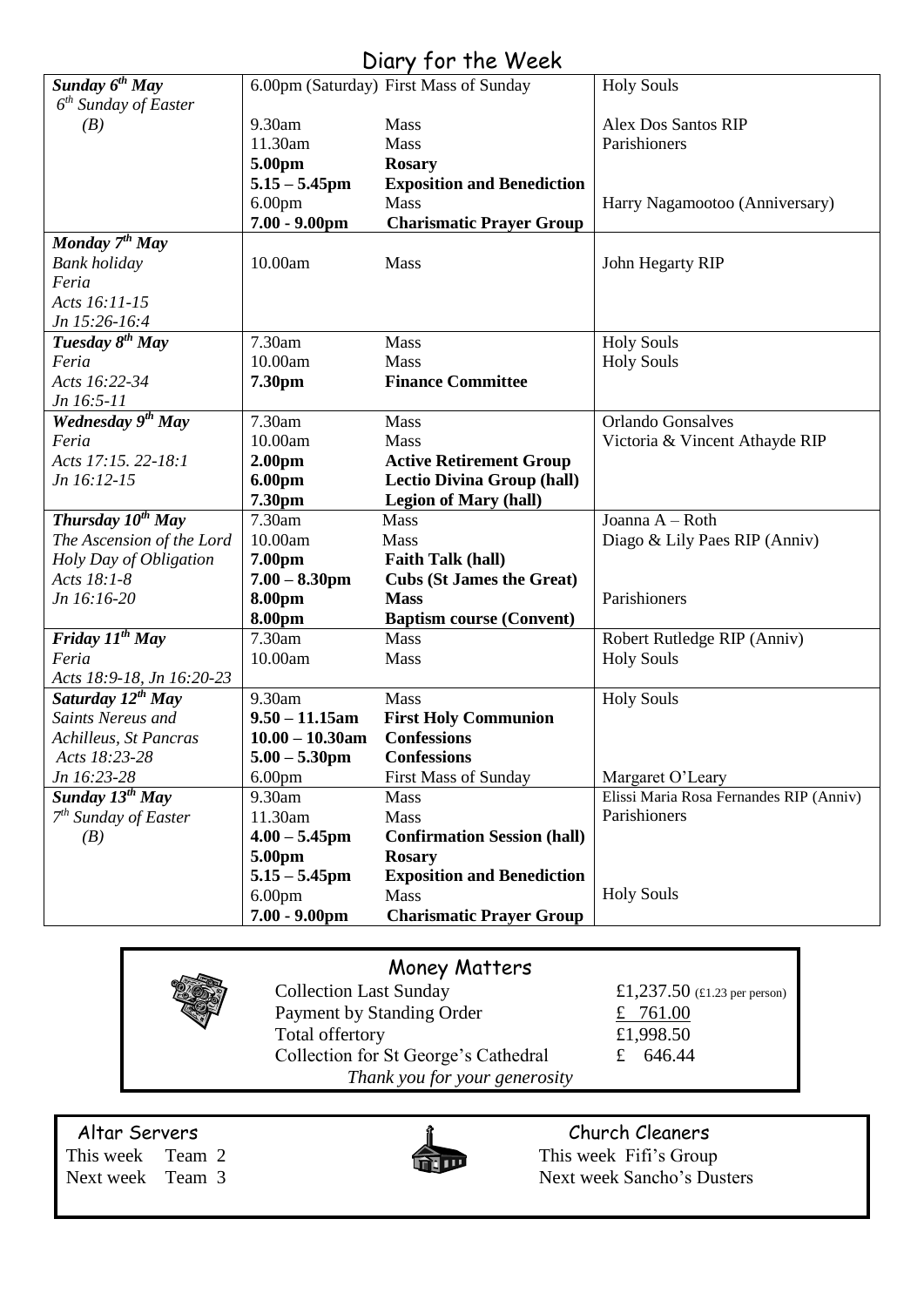## St. Andrew's Parish Notices

### **SCOUT GROUP**

Our 26th Croydon Scout Group will be selling coffee, tea, cakes and sausage rolls after the 9.30am Mass on Sunday. All monies will go back into the group enabling the young people of this parish to enjoy scouting activities. Please do go along to support them, we look forward to seeing you all there!

## **ALTAR SERVERS DAY OUT: BANK HOLIDAY MONDAY 7TH MAY**

Please meet outside the Church, the coach will leave St Andrew's at 8.00am and return approximately 6.00pm. There are still some places available, cost is £15 which can be made on the day.

#### **MONDAY 7TH MAY – BANK HOLIDAY**

Please note that there is no 7.30am Mass on Monday  $7<sup>th</sup>$  May.

#### **THE ASCENSION OF THE LORD: THURSDAY 10TH MAY**

This Thursday is a Holyday of Obligation. In the past the Bishops of England and Wales have moved this feast to a Sunday but this year they have decided that certain feasts should remain on the day that Scripture dictates. Ascension is 40 days after the Resurrection and Jesus leaves his disciples and ascended into Heaven promising them the Holy Spirit which we will celebrate on Pentecost Sunday. So Thursday  $10<sup>th</sup>$  May is a Holy Day of obligation and we have three Masses at 7.30am, 10.00am and 8.00pm.

#### **400 CLUB WINNERS**

The winners for April are: Presley Rebelo No: 003 - £10 Christine Evans No: 037 - £10 Joseph Okoroafor No: 043 - £20

#### **LENTEN FAITH TALK**

The sessions on the DVD course "Catholicism" presented by Robert Barron continues on Thursdays 10<sup>th</sup> and  $17<sup>th</sup>$  May. The next session is titled "World without End: The Last Things". Sessions will commence at 7.30pm in the hall, which will be open at 7.00pm. Teas and coffees are available before the session begins.

#### **SAFEGUARDING**

Please can we remind parents/guardians to keep your children with you at all times. It is your responsibility to look after your children in Church and keep them seated with you and to not let them wander around on their own. If your children need to go to the toilet, please ensure that an adult accompanies them. Please remember that the Church attracts all sorts of people and we cannot presume that we are always in a safe environment.

#### **CALLING ALL MARRIED COUPLES**

You are invited to join us on Sunday 27<sup>th</sup> May at the 9.30am Mass where we will be asking all married couples to re-dedicate themselves to their marriage by re-taking their marriage vows. Afterwards we can meet in the hall to celebrate with a cup of tea!

#### **MAINTENANCE**

We have bought new doors for the sheds outside the Church annex. These house equipment for some of the parish groups. We are looking for a carpenter to fit the doors, preferably a parishioner. Remuneration negotiable. Please speak to Fr Len.